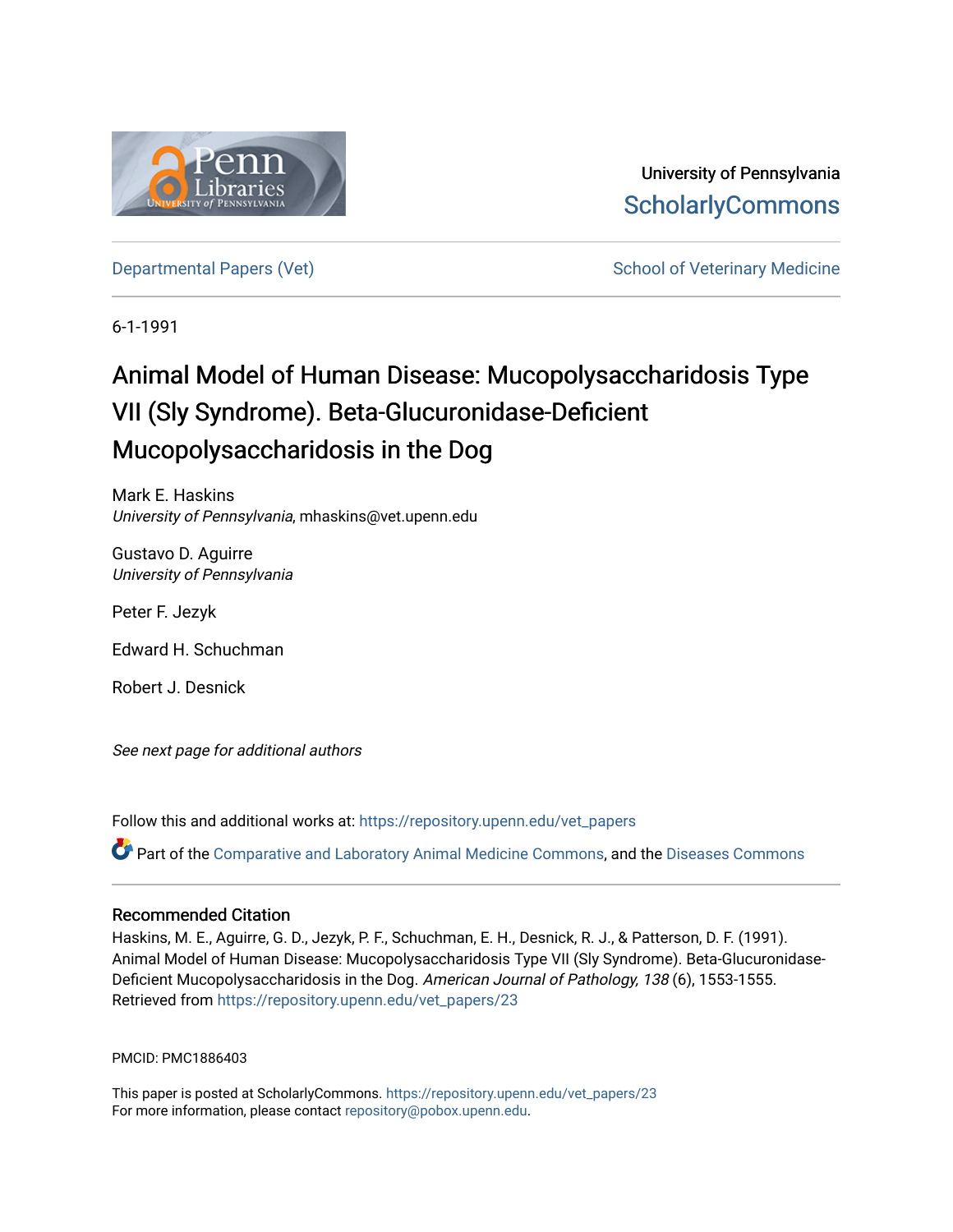### Animal Model of Human Disease: Mucopolysaccharidosis Type VII (Sly Syndrome). Beta-Glucuronidase-Deficient Mucopolysaccharidosis in the Dog

### **Disciplines**

Comparative and Laboratory Animal Medicine | Diseases | Medicine and Health Sciences | Veterinary Medicine

### **Comments**

PMCID: PMC1886403

### Author(s)

Mark E. Haskins, Gustavo D. Aguirre, Peter F. Jezyk, Edward H. Schuchman, Robert J. Desnick, and Donald F. Patterson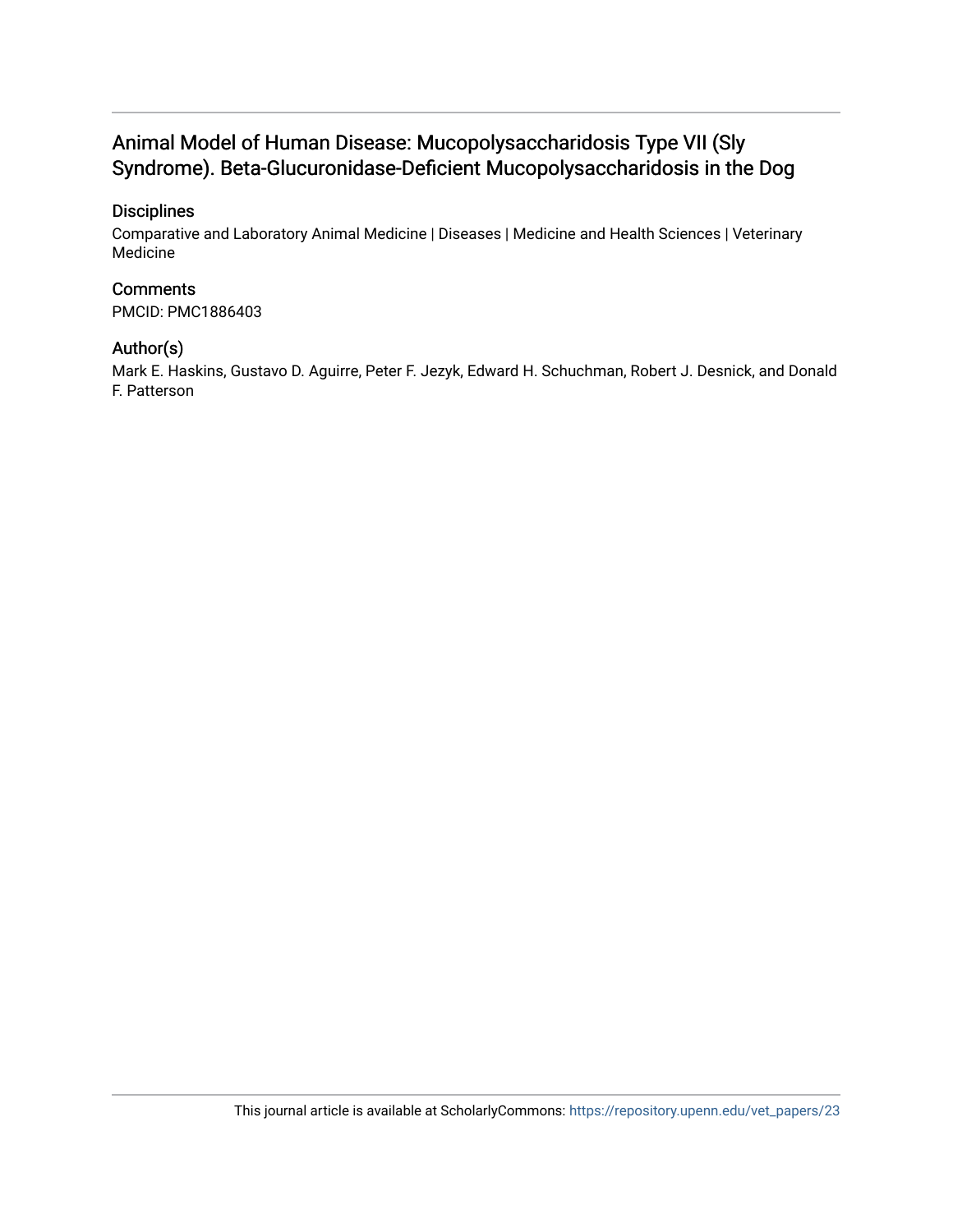# Animal Model of Human Disease

Mucopolysaccharidosis Type VII (Sly Syndrome)

Beta-glucuronidase-Deficient Mucopolysaccharidosis in the Dog

Mark E. Haskins,\*<sub>†</sub> Gustavo D. Aguirre,+ Peter F. Jezyk, + Edward H. Schuchman, ± Robert J. Desnick, and Donald F. Pattersont

From the Laboratory of Pathology<sup>\*</sup> and Section of Medical Genetics,t School of Veterinary Medicine, University of Pennsylvania, Philadelphia, Pennsylvania; and the Division of Medical and Molecular Genetics,<sup>‡</sup> Mount Sinai School of Medicine, New York, New York

### Biologic Features

Mucopolysaccharidosis (MPS) type VII (Sly syndrome) was first described in a mixed-breed dog in 1984.<sup>1</sup> Since then, an additional 19 affected dogs have been studied in the animal colony established at the University of Pennsylvania, School of Veterinary Medicine. All of the affected dogs were descendants of a single carrier female and were, therefore, homozygous for a single mutation in the ,B-glucuronidase gene. Typical features of the syndrome that were evident in affected dogs by 4 weeks of age included a shortened broad face, low-set ears, and a laterally broad chest. Diffuse corneal clouding was evident by 8 weeks of age. By 9 weeks of age, affected animals were approximately 50% smaller than littermates and had a disproportionately large head. Polymorphonuclear leukocytes and lymphocytes in peripheral blood smears contained coarse cytoplasmic granules (Alder-Reilly bodies) that stained metachromatically with toluidine blue. Affected animals also had a positive Berry spot test<sup>2</sup> for excessive urinary glycosaminoglycans (GAGs), which were shown to be chondroitin 4- and 6 sulfates and dermatan sulfate by cellulose acetate electrophoresis.1 Signs of appendicular skeletal disease were first evident between 2 and 5 months of age, when affected animals could no longer stand, but were able to move in sternal recumbency and eat and drink indepen-

dently. Synovial joint capsules were swollen and fluctuant, with most joints extremely lax, easily subluxated, and crepitant. Radiographic features of the disease included severe, progressive, epiphyseal dysplasia and bilateral hip subluxation to complete luxation. Cardiac abnormalities were variable. Several affected animals had no clinical signs of heart disease by 2 years of age, whereas others had clinical signs of mitral insufficiency or patent ductus arteriosus in the first week of life.

Significant pathologic changes were present in many systems. Hepatomegaly, without splenomegaly, was present. The trachea in all animals was misshapen with variable degrees of narrowing resulting from overlapping tracheal rings. Atrioventricular heart valve leaflets and chordae tendinae were thickened, with the mitral valve being the most affected. The closure of the ductus arteriosis was incomplete, resulting in either a patent ductus arteriosus or a ductus diverticulum. The arch of the aorta was thickened to some degree in all animals. In dogs over 4 months of age, the synovial membranes were hyperplastic, and the articular cartilage and underlying bone of most synovial joints was eroded. Histologically, cytoplasmic vacuoles were present in central nervous system neurons, hepatocytes, Kupffer cells, keratocytes, retinal pigment epithelium, atrioventricular heart valve fibroblasts, aortic smooth muscle cells, leukocytes, chondrocytes, and synovial cells. By electron microscopy, the cytoplasmic inclusions were membrane bound (Figures

Publication sponsored by the Registry of Comparative Pathology, Armed Forces Institute of Pathology and supported by Grant RR-00301 from the Division of Research Resources, NIH, under the auspices of Universities Associated for Research and Education in Pathology, Inc., and by Hazelton Laboratories America, Inc.

Supported by NIH grants DK-25759, RR 02512, and EY 7705, the Mrs. Cheever Porter Foundation, and Lucille P. Markey Charitable Trust.

Address reprint requests to Mark Haskins VMD, PhD, Pathology and Medical Genetics, School of Veterinary Medicine, University of Pennsylvania, 3800 Spruce St., Philadelphia, PA 19104-6051.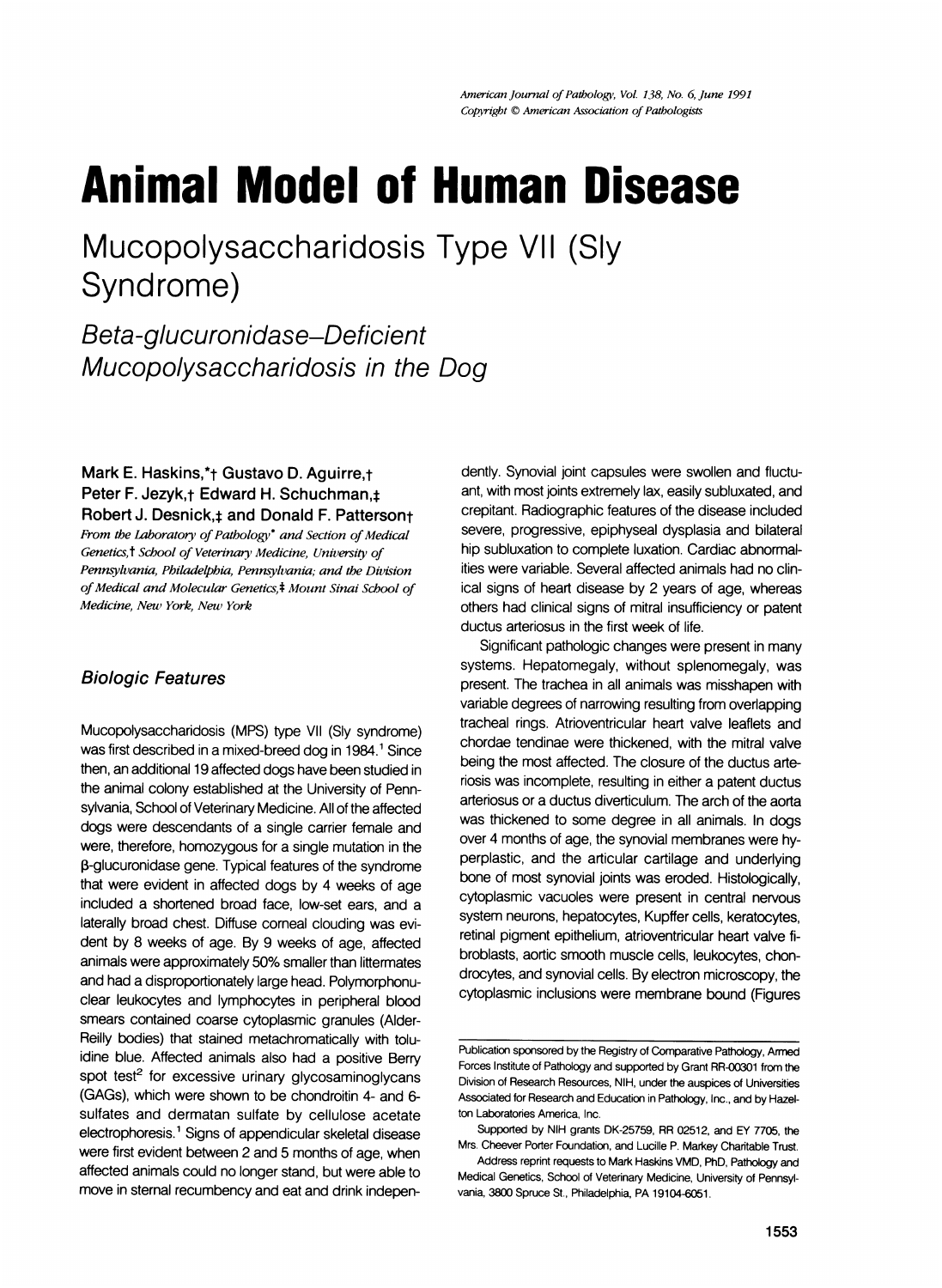

Figure 1. An electron photomicrograph of a polymorphonuclear leukocyte with membrane-bound cytoplasmic inclusions (arrows) from an 11-day-old dog with MPS VII (N, a lobe of the nucleus; bar  $=1\mu$ ) (lead citrate and uranyl acetate,  $\times$ 7700).

<sup>1</sup> and 2) and were empty or contained granular or lamellar material.

Activity of B-glucuronidase in peripheral blood leukocytes and 10 other tissues ranged from 0.2% to 1.7% that of normal canine values.<sup>3</sup> Canine MPS VII sera had about 6.4% of normal  $\beta$ -glucuronidase activity and was used to diagnose affected animals less than 3 weeks of age. Obligate heterozygotes for the disease had enzyme activities approximately 50% of normal.

Pedigree information (Figure 3) and enzyme activity of sera from family members were consistent with autosomal recessive inheritance. Male dogs of reproductive age were fertile by artificial insemination. Two female dogs were not observed to have estrus cycles by 24 months of age.



Figure 2. An electron photomicrograph of a hepatocyte from a 4-month-old dog with MPS VII. Note the large membrane-bound cytoplasmic inclusions containing fine granular material (N, nucleus; bar = 2  $\mu$ ) (lead citrate and uranyl acetate, ×6000).



Figure 3. The pedigree of the family of dogs with MPS VII. 7he propositus (arrow) was reported to have been the offspring of a father-daughter mating, but that information could not be confirmed. All other affected dogs were descendants of a single heterozygous female and were therefore homozygous for the identical mutant allele. Affected males were able to reproduce by artificial insemination.

#### Comparison with Human Mucopolysaccharidosis VII

The clinical phenotype of MPS VII in man is variable.<sup>4</sup> Patients range from those with severe mental retardation, skeletal abnormalities, corneal clouding, and hepatosplenomegaly to those with normal intelligence and stature, and little or no corneal clouding or skeletal abnormality. All human patients have had leukocyte inclusions and excreted excessive amounts of GAGs in their urine. The clinical phenotype in the dog most closely resembles the more severely affected human patients. Pathologic lesions of MPS VIl in the dog and man are similar. In both species there is storage of incompletely degraded GAGs within membrane-bound cytoplasmic inclusions. The distribution of lesions in the dog also closely parallel those of the human mucopolysaccharidoses in general, and MPS VII in particular, affecting the skeletal, cardiac, ocular, and central nervous systems. This naturally occurring animal homolog is proving useful in studies of the pathogenesis and approaches to therapy for lysosomal storage diseases.<sup>5,6</sup>

### Availability of the Model

The colony of dogs is available for collaborative research. When the number of dogs with MPS VII exceeds the re-